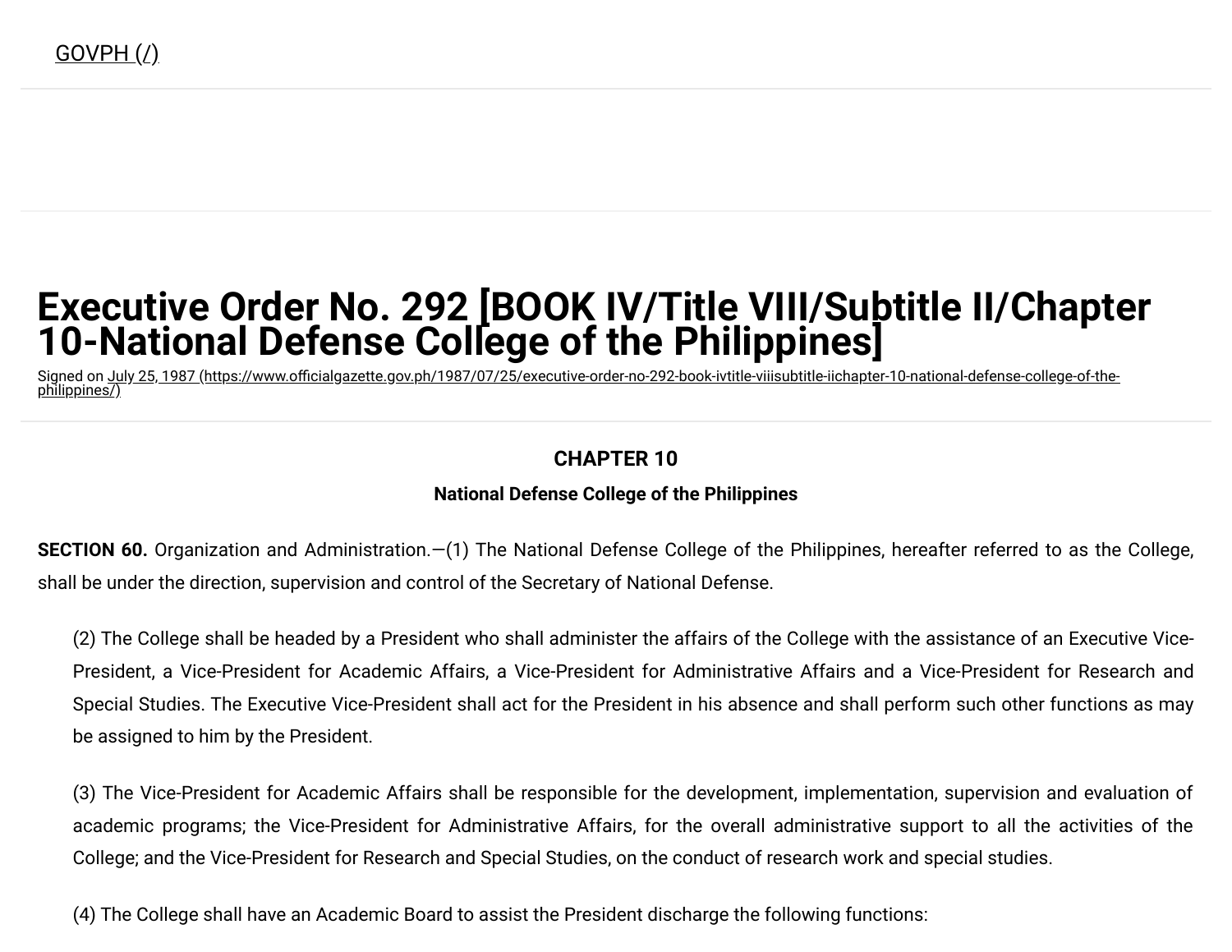(a) Supervise the academic affairs of the College;

(b) Recommend academic consultants, professors, lecturers, instructors, research assistants and other resource persons of the College; and

(c) Recommend the courses of studies to be conducted by the College to accomplish its objectives.

The Board shall be composed of the Vice-President for Academic Affairs as Chairman, and the Heads of the various academic disciplines as members, who shall be designated by the President subject to the approval of the Secretary of National Defense.

(5) All resource persons of the College including but not limited to academic consultants, professors, lecturers, instructors, thesis advisers, members of examining and evaluating panels, examiners, correctors, and technicians who are regularly employed in the Government shall, in addition to their salaries, be entitled to receive honoraria, fees and other emoluments fixed by the Secretary of National Defense.

**SECTION 61.** Powers and Functions.—(1) The College shall train and develop the skills and competence of potential national defense leaders, civilian officials of the different agencies and instrumentalities of the Government, and selected executives from the private sector in the formulation and implementation of national security policies, and for high command and staff duty.

(2) The College shall have the power to confer the degree of Master in National Security Administration (MNSA) upon all its students who have satisfactorily completed the prescribed course of study.

**SECTION 62.** Graduates of the Regular Course of the College.—(1) Graduates of the College will receive for purposes of promotion to key and sensitive positions in the military and civilian offices, preferential consideration and/or credit points in the grade or class of their respective positions.

(2) All civilian graduates who are holders of the degree of Master in National Security Administration shall qualify for appointment to the initial rank of Lieutenant Colonel in the reserve force of the Armed Forces of the Philippines.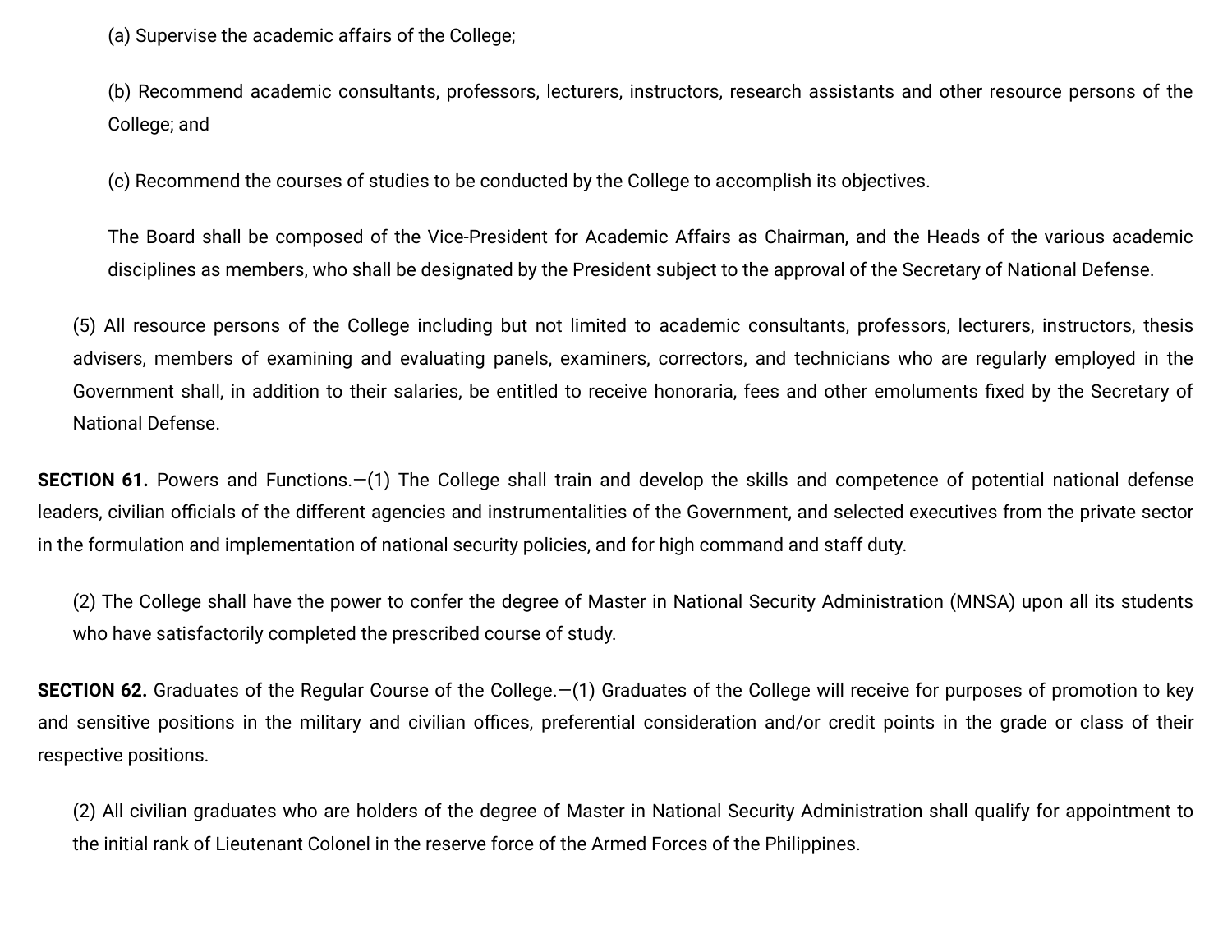(3) Authority to use with honor the abbreviation MNSA after their names is hereby given to all graduates of the regular course of the College.

#### Executive Order No. 292

## (http://www.officialgazette.gov.ph/1987/07/25/executive-order-no-292/)ADMINISTRATIVE CODE OF 1987

### (http://www.officialgazette.gov.ph/1987/07/25/executive-order-no-292/)

This entry was posted under <u>Executive Issuances (https://www.officialgazette.gov.ph/section/laws/executive-issuances/), Executive Orders</u> <u>(https://www.officialgazette.gov.ph/section/laws/executive-issuances/executive-orders/)</u> and tagged <u>Administrative Code of 1987</u> <u>(https://www.officialgazette.gov.ph/tag/admincode/), Corazon C. Aquino (https://www.officialgazette.gov.ph/tag/corazon-c-aquino/), Department of National Defense</u> [\(https://www.ocialgazette.gov.ph/tag/department-of-national-defense/\),](https://www.officialgazette.gov.ph/tag/department-of-national-defense/) Executive Issuances [\(https://www.ocialgazette.gov.ph/tag/executiveissuances/\)](https://www.officialgazette.gov.ph/tag/executiveissuances/), Executive Orders (https://www.ocialgazette.gov.ph/tag/executive-orders/), national defense [\(https://www.ocialgazette.gov.ph/tag/national-defense/\),](https://www.officialgazette.gov.ph/tag/national-defense/) National Defense College of the Philippines [\(https://www.ocialgazette.gov.ph/tag/national-defense-college-of-the-philippines/\),](https://www.officialgazette.gov.ph/tag/national-defense-college-of-the-philippines/) The Executive Branch (https://www.ocialgazette.gov.ph/tag/the-<u>executive-branch/)</u>. Bookmark the <u>permalink (https://www.officialgazette.gov.ph/1987/07/25/executive-order-no-292-book-ivtitle-viiisubtitle-iichapter-10-national-defense-</u> college-of-the-philippines/).



**REPUBLIC OF THE PHILIPPINES**

All content is in the public domain unless otherwise stated.

Feedback Form (https://www.officialgazette.gov.ph/feedback-form/)

#### **ABOUT GOVPH**

Learn more about the Philippine government, its structure, how government works and the people behind it.